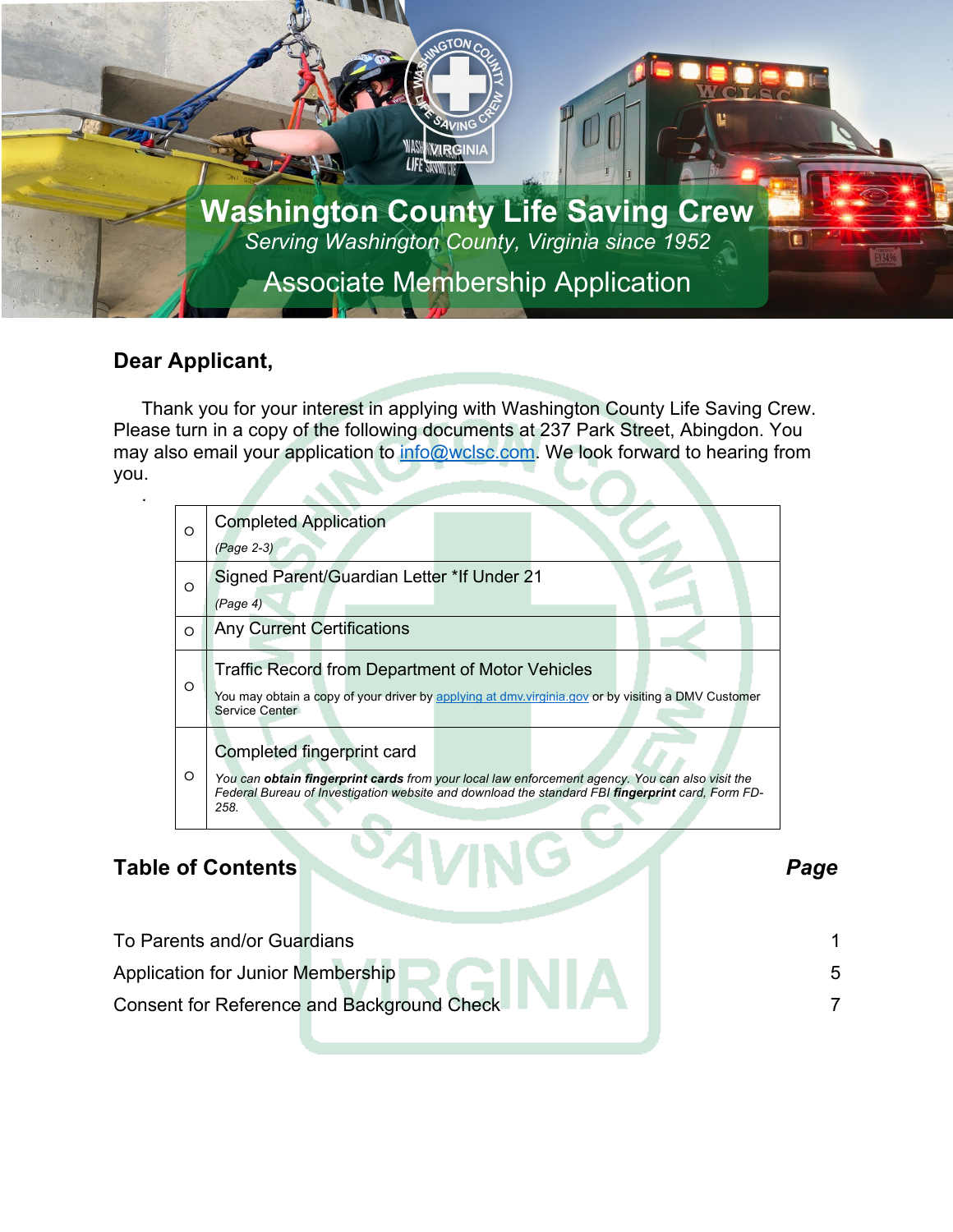*Associate Membership Application*

#### **To Parents and/or Guardians**,

Your child has applied for membership with Washington County Life Saving Crew as a junior member. Junior members are members that are under the age of 21. Just as the senior members have officers by which they are lead, the junior squad has a Junior Advisor and an Assistant Junior Advisor that are elected each year. Your child will use these advisors as liaisons between themselves and the senior membership. WCLSC has had a strong and proud junior squad for generations. Many of our current senior members, as well as many past and current officers, started here as junior members.

The interest shown by your child in serving our community is admirable. In becoming a junior member, they will have the opportunity to answer 911 calls alongside some very dedicated and knowledgeable EMS providers. Your child will be supervised and directed by these senior members. Respect for authority and ability to follow directions are expected, as the nature of EMS calls can be unpredictable. EMS is a world in which your child will be asked to act and represent our agency as an adult with appropriate behavior when dealing with the public.

At WCLSC we put the safety of our personnel above all else. Second, we prioritize patient safety and care. We cannot help others if we become patients ourselves. This does not mean we are not in inherently dangerous situations while trying to help patients. The demands of 911 can and will include managing motor vehicle accidents on interstates and highways, rescue operations in wooded and rough terrain, water rescues in lakes and rivers, and a variety of other unpredictable situations. Your child will never be asked to perform a task for which they are not trained or asked to use a piece of equipment that is unfamiliar to them. With time, your child will learn skills and training that will make them an integral part of our teams running rescue and medical calls.

The demands of any agency running 911 calls are vast. It is impossible to fully prepare ourselves for every conceivable scenario. We train every month during our training meetings, have annual training for medical calls and water rescue, and have some amazing resources in some very specially trained personnel. We strive to teach and share our knowledge and experiences with the next generation of medical providers. As we never truly know what we will face when answering a 911 call, we would like to make you as the parent/guardian aware of some things your child may see or deal with.

911 calls can range from medical calls such as heart attacks, strokes, and general illnesses, to traumatic injuries from car accidents, broken bones from sports injuries, and occasionally assaults or self-inflicted gunshot wounds or stabbings. In any situation in which a weapon is suspected, EMS does not enter a scene until Law Enforcement has deemed the situation safe. Your child will eventually see EMS providers perform CPR, be asked to perform CPR themselves, and deal with patients that are not able to be saved by EMS. Chances are high your child will also see patients with large and sometimes disturbing injuries such as broken legs, visible bones, lacerations with massive bleeding, and any other conceivable injury that may require an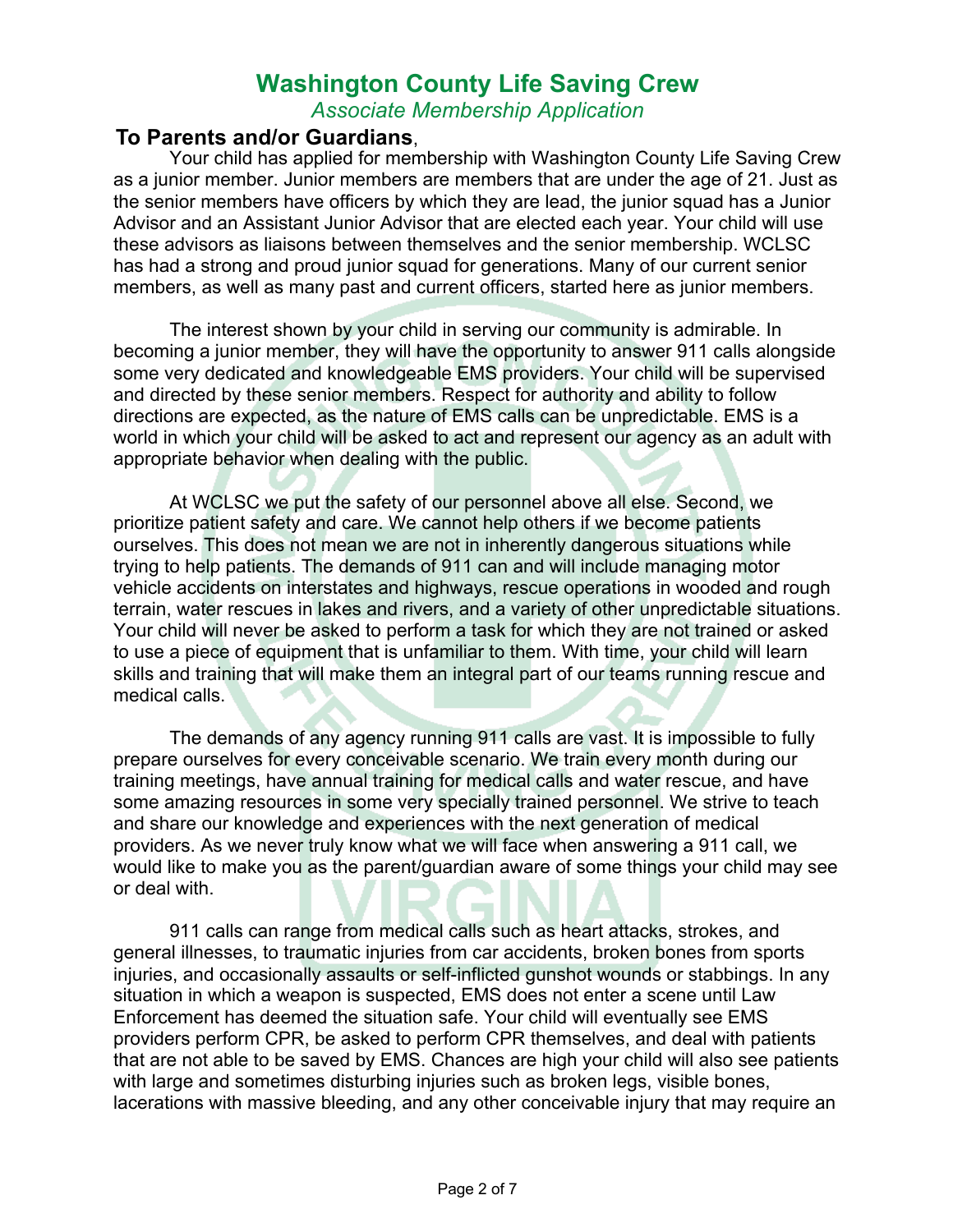### **Washington County Life Saving Crew** *Associate Membership Application*

ambulance. Patients can also have extensive medical histories including possible communicable diseases such as the flu, hepatitis, tuberculosis, viral meningitis, and HIV/ AIDS, etc.

Our safety standards at WCLSC require providers to wear gloves while treating patients and we do our utmost to keep our providers safe. Although the chances of our providers being exposed to communicable diseases are fairly low and the risk of contracting any diseases after exposure is even lower, the nature of medical careers involving patient care does not allow for those risks to be non-existent. Please be aware that if your child is permitted to run calls with us, that this is not a "pick-and-choose" situation. Even if we know a patient has a communicable disease, severe injury, or other possibly mentally and emotionally taxing need, we are still bound to treat them like any other patient. Although we will prioritize our own safety, if your child becomes a junior member, they will be asked to run all calls and assist us as needed and will not have the opportunity to simply "opt-out" of running 911 calls.

Support for the emotional and mental health of our members after particularly difficult calls is also available to your child. We encourage talking about calls and a debriefing session with counselors is available through our state EMS regulation board when needed.

In addition to running 911 calls treating and helping the people of our community, WCLSC also supports our fellow EMS and fire agencies in our area by assisting in any medical or rescue operations they may be facing. Your child will be expected to be as helpful and respectful of any law enforcement officers, EMS provider, or firefighter as they are of their fellow junior members and senior members of WCLSC.

In signing this letter, you agree to allow your child to ride aboard our ambulances alongside our dedicated providers and serve our amazing community through any 911 calls received. In signing this letter, you are also acknowledging the fact that although we strive for the constant safety of all providers, EMS is inherently unpredictable and can be dangerous and you are absolving WCLSC of any liability.

Finally, in signing this letter, you are providing your child the opportunity to become part of an amazing EMS family and truly learn the satisfaction of helping others in need.

Respectfully,

*Kyle Hayes*

*1st Lieutenant Office 276-676-2401 ext.03*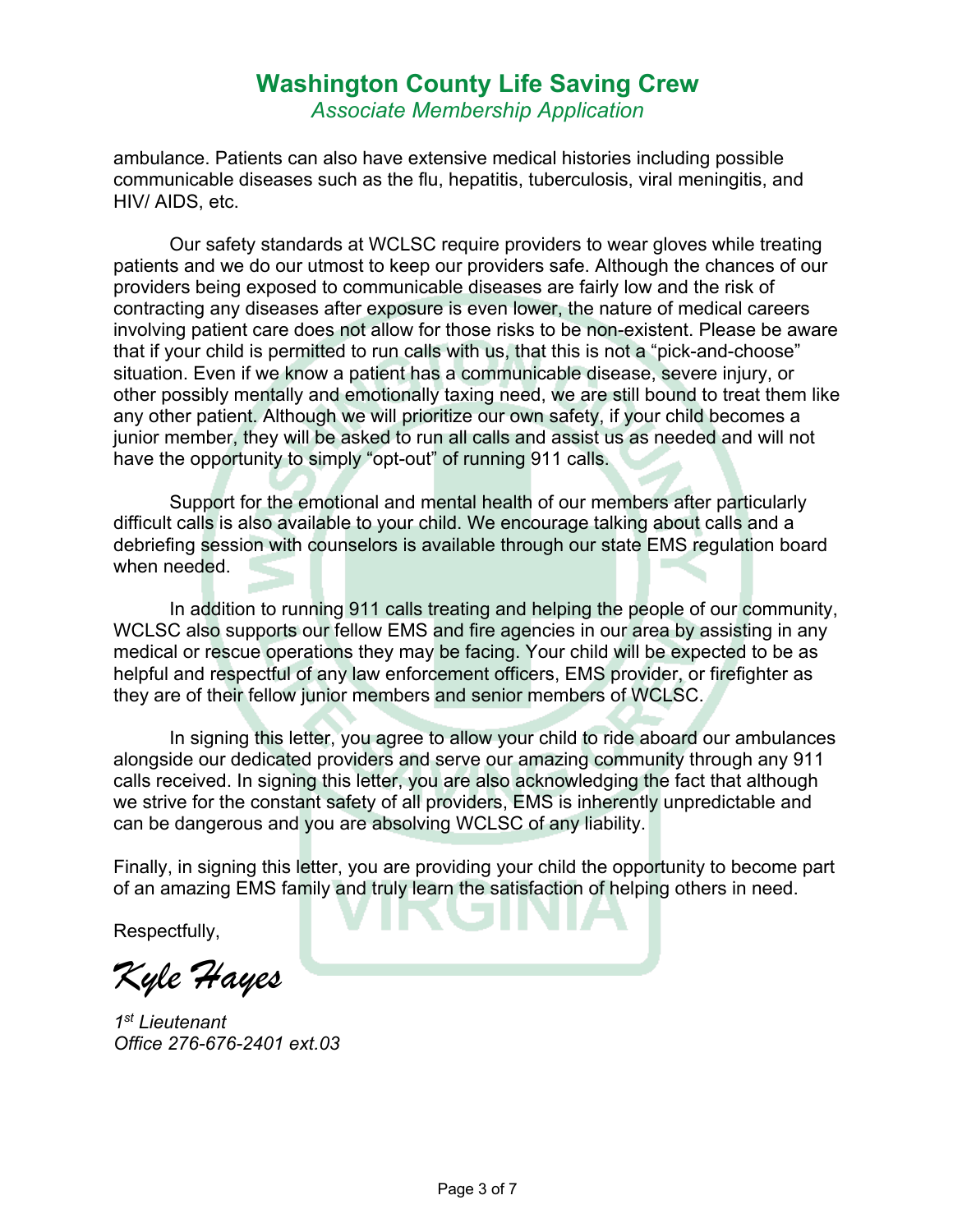*Associate Membership Application*

#### **Please answer the two following questions below:**

*May your child ride in an emergency vehicle under emergency and non-emergency conditions?* 

| May your child stay at the crew hall for either day or night duties or both?                                                                                                     |
|----------------------------------------------------------------------------------------------------------------------------------------------------------------------------------|
| Both Day & Nightshift                                                                                                                                                            |
| By signing this, I hereby grant permission to the Membership Committee of Washington<br>County Life Saving Crew, Inc. to conduct a criminal and sexual offender investigation of |
| Relationship                                                                                                                                                                     |
| Date<br><b>VIRGINIA</b>                                                                                                                                                          |
|                                                                                                                                                                                  |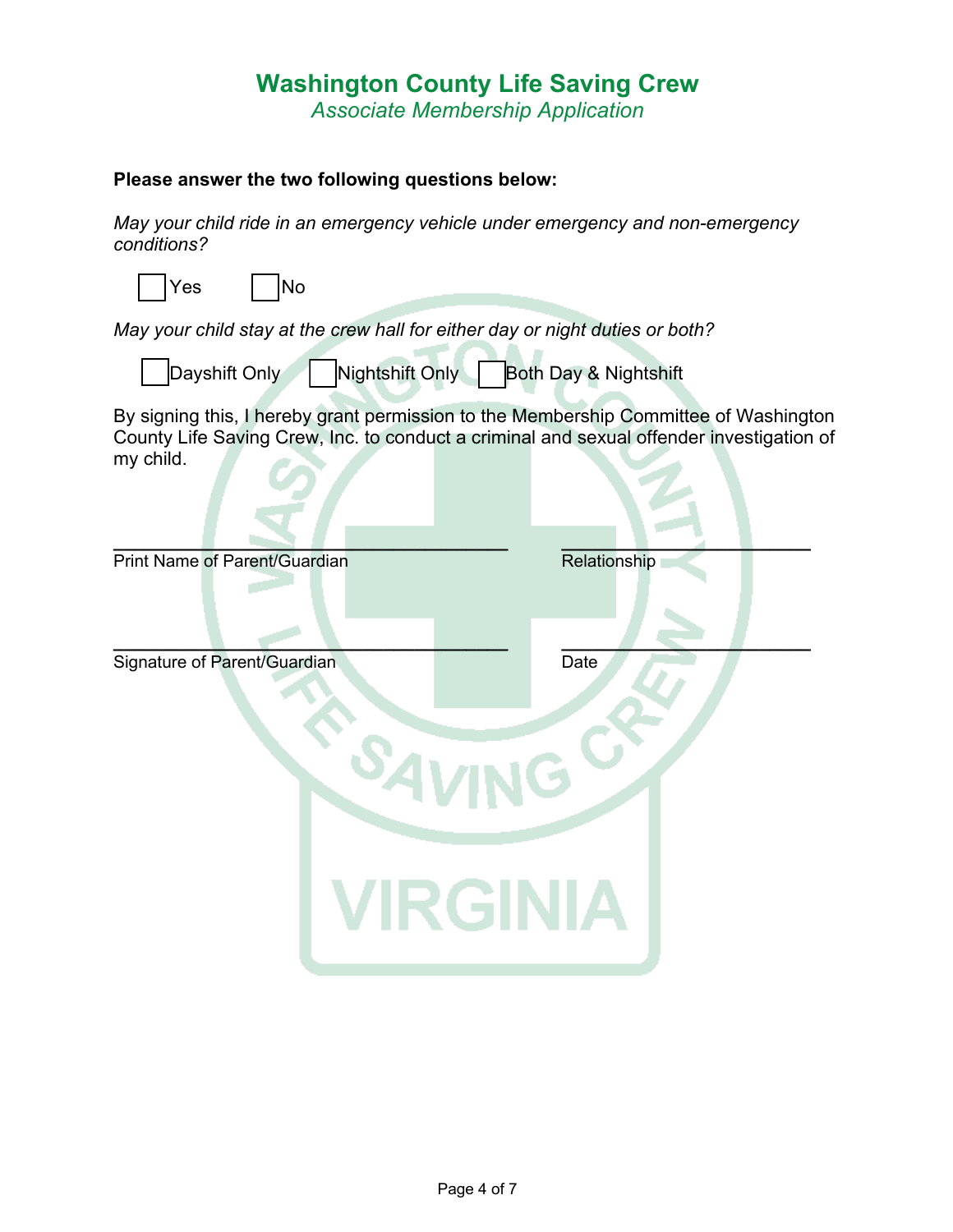*Associate Membership Application*

## **Application for Associate Membership**

| <b>Print Full Name</b>                                                                         |                                 |                                      |                               |                     |
|------------------------------------------------------------------------------------------------|---------------------------------|--------------------------------------|-------------------------------|---------------------|
| Date of Birth<br>(mm/dd/yyyy)                                                                  |                                 | Social Security Number (xxx-xx-xxxx) |                               |                     |
| <b>Physical Address</b>                                                                        | (Street, City, State, Zip Code) |                                      |                               |                     |
| <b>Mailing Address</b>                                                                         |                                 |                                      |                               |                     |
| <b>Primary Phone Number</b>                                                                    |                                 |                                      | <b>Secondary Phone Number</b> |                     |
| In case of emergency,                                                                          | (Name)                          | (Relation)                           |                               | (Phone)             |
| Level of Education                                                                             |                                 |                                      |                               |                     |
| Last School Completed<br>List Three Personal References (Non-Relative and Non-Crew Affiliated) |                                 |                                      |                               |                     |
| Name                                                                                           |                                 | <b>Address</b>                       |                               | <b>Phone Number</b> |
| $\overline{1}$ .                                                                               |                                 |                                      |                               |                     |
| 2.                                                                                             |                                 |                                      |                               |                     |
| 3.                                                                                             |                                 |                                      |                               |                     |
|                                                                                                |                                 |                                      |                               |                     |
| List All Medical and Rescue Training                                                           |                                 |                                      | Expiration                    |                     |
|                                                                                                |                                 |                                      |                               |                     |
|                                                                                                |                                 |                                      |                               |                     |
|                                                                                                |                                 |                                      |                               |                     |
|                                                                                                |                                 |                                      |                               |                     |
|                                                                                                |                                 |                                      |                               |                     |
|                                                                                                |                                 |                                      |                               |                     |
|                                                                                                |                                 |                                      |                               |                     |
|                                                                                                |                                 |                                      |                               |                     |
|                                                                                                |                                 |                                      |                               |                     |
| $Mh$ oro $(0, 1)$ are presently employed?                                                      |                                 |                                      |                               |                     |

Where you are presently employed?

**\_\_\_\_\_\_\_\_\_\_\_\_\_\_\_\_\_\_\_\_\_\_\_\_** Yes No Duration with present employer? Can we contact your Supervisor?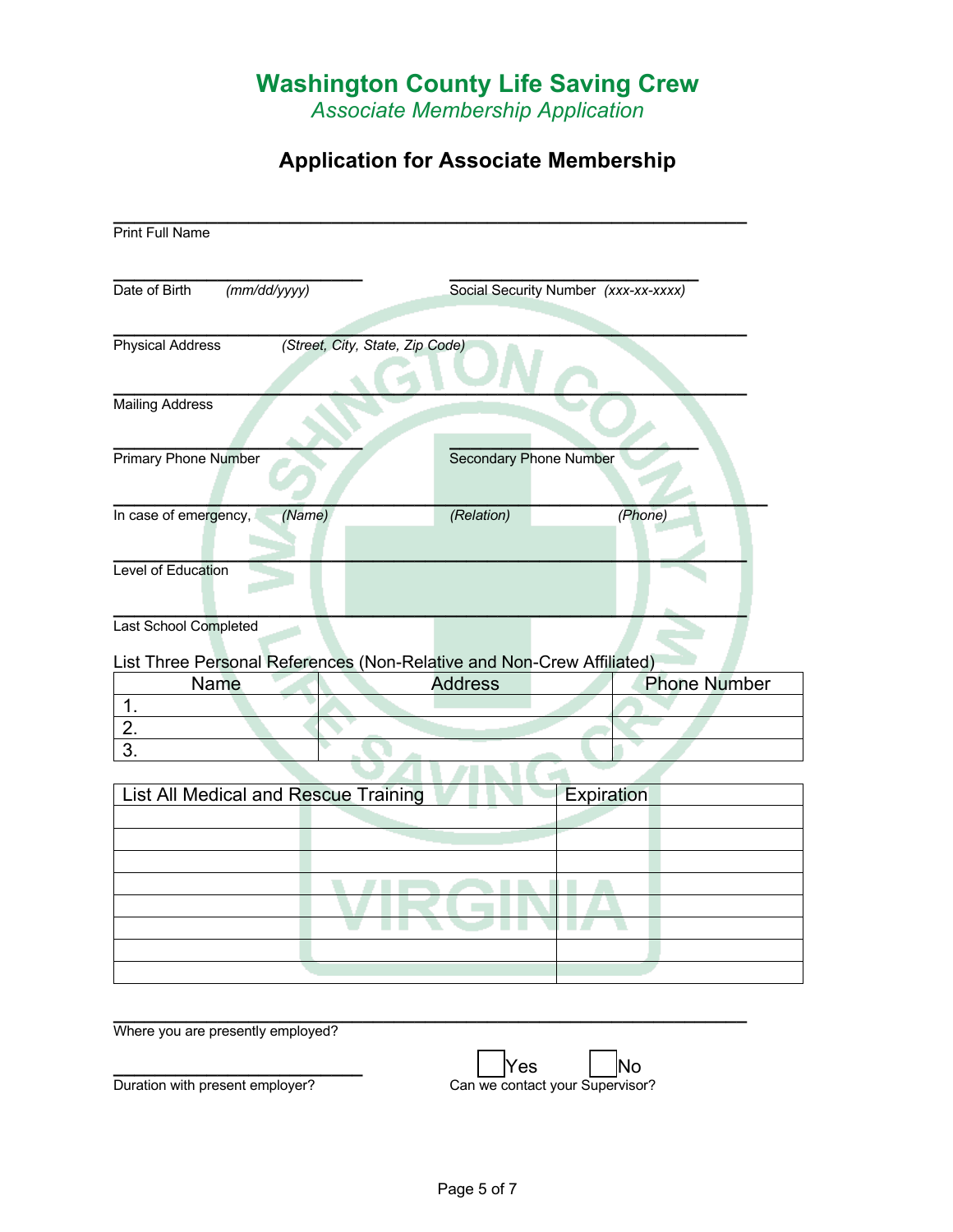*Associate Membership Application*

| If Yes, Name and Phone Number for Supervisor                                                    |  |  |  |
|-------------------------------------------------------------------------------------------------|--|--|--|
| Yes<br>N٥                                                                                       |  |  |  |
| Are you presently a resident of Washington County?<br>If No, what county?                       |  |  |  |
|                                                                                                 |  |  |  |
|                                                                                                 |  |  |  |
| How long have you lived in the county listed above?                                             |  |  |  |
|                                                                                                 |  |  |  |
|                                                                                                 |  |  |  |
| List any emergency medical organizations you are affiliated with                                |  |  |  |
| No<br>Yes<br>Yes<br>No                                                                          |  |  |  |
| <b>Any traffic violations?</b><br>Have you ever been convicted of a crime in the United States? |  |  |  |
|                                                                                                 |  |  |  |
| Yes<br>No                                                                                       |  |  |  |
| Have you ever served in the military?<br>If Yes, what branch?                                   |  |  |  |
|                                                                                                 |  |  |  |
|                                                                                                 |  |  |  |
| Please list any other volunteer experience you may have had.                                    |  |  |  |
|                                                                                                 |  |  |  |
| <b>Both</b>                                                                                     |  |  |  |
| Dayshift (0630-1830)<br>Nightshift Only (1830-0630)<br>What shifts are you available for?       |  |  |  |
|                                                                                                 |  |  |  |
|                                                                                                 |  |  |  |
| Yes<br>ძი                                                                                       |  |  |  |
| Can you attend monthly business meetings<br>If no, state reason.                                |  |  |  |
| Nō.<br>Yes                                                                                      |  |  |  |
| Can you attend monthly training meetings<br>If no, state reason.                                |  |  |  |
|                                                                                                 |  |  |  |
| Yes<br>No                                                                                       |  |  |  |
| Can you work 2 shifts per month as required<br>If no, state reason.                             |  |  |  |
| *Shifts are 12 hours and you must stay at the station                                           |  |  |  |

I, the undersigned hereby agree, if accepted by the Washington County Life Saving Crew, Inc. as a member to abide by the rules and regulations set forth in the Washington County Life Saving Crew, Inc. Constitution and By-Laws. If at any time that I can no longer meet the requirements of the Washington County Life Saving Crew, Inc. I will notify the Captain or Superior Officer and immediately turn in all property belonging to Washington County Life Saving Crew, Inc. in my possession.